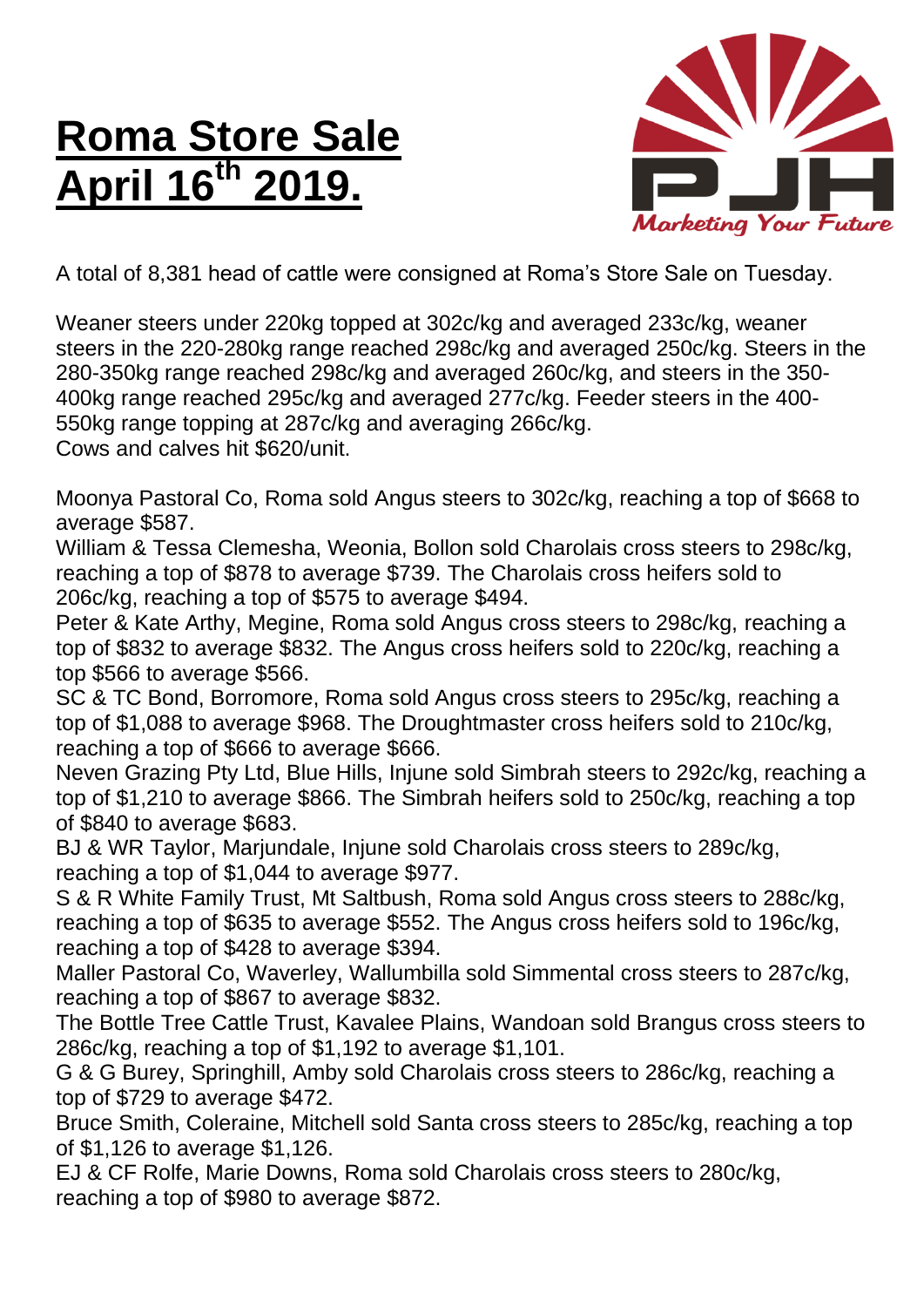Stinson Pastoral Co, Roma sold Angus cross steers to 280c/kg, reaching a top of \$635 to average \$579. The Angus heifers sold to 240c/kg, reaching a top of \$992 to average \$417.

Mt Cornish Grazing Co, Mount Cornish, Muttaburra sold Santa steers to 278c/kg, reaching a top of \$1,069 to average \$819.

Russell Ian Mocker, Surprise, St George sold Santa steers to 274c/kg, reaching a top of \$810 to average \$769.

Lethbridge HI AN AD & SF, Fenton, Mungindi sold Angus steers to 262c/kg, reaching a top of \$533 to average \$463. The Angus heifers sold to 246c/kg, reaching a top of \$763 to average \$324.

Heifers under 220kg topped at 214c/kg and averaged 159c/kg, while heifers in the 220-280kg range topped at 228c/kg and averaged 173c/kg. Heifers in the 280- 350kg range topped at 260c/kg, averaging 204c/kg. Heifers in the 350-450kg range topped at 271c/kg, averaging 222c/kg.

WN & MM Jones, Norolle Downs, Roma sold Angus cross heifers to 260c/kg, reaching a top of \$988 to average \$929.

ACBH, Barkly Downs, Mt Isa sold Charolais cross heifers to 237c/kg, reaching a top of \$923 to average \$832.

WA & KE Freeman, Meeleebee Downs, Wallumbilla sold Santa cross heifers to 214c/kg, reaching a top of \$491 to average \$389.

CF & D Walsh, Venturah, Roma sold Santa cross heifers to 208c/kg, reaching a top of \$568 to average \$461.

Brett & Sandy Southern, Gladfield, Mitchell sold Brahman cross heifers to 200c/kg, reaching a top of \$780 to average \$417.

Cows in the 300-400kg range reached 175c/kg and averaged 104c/kg, while cows in the 400kg-500kg range reached 220c/kg and averaged 159c/kg. Cows over 500kg topped at 229c/kg, averaging 195c/kg.

## *PJH sell 8 th position next week.*

*Please be aware that all cattle being sold must be accompanied by aNational Cattle Health Declaration as well as NVD*